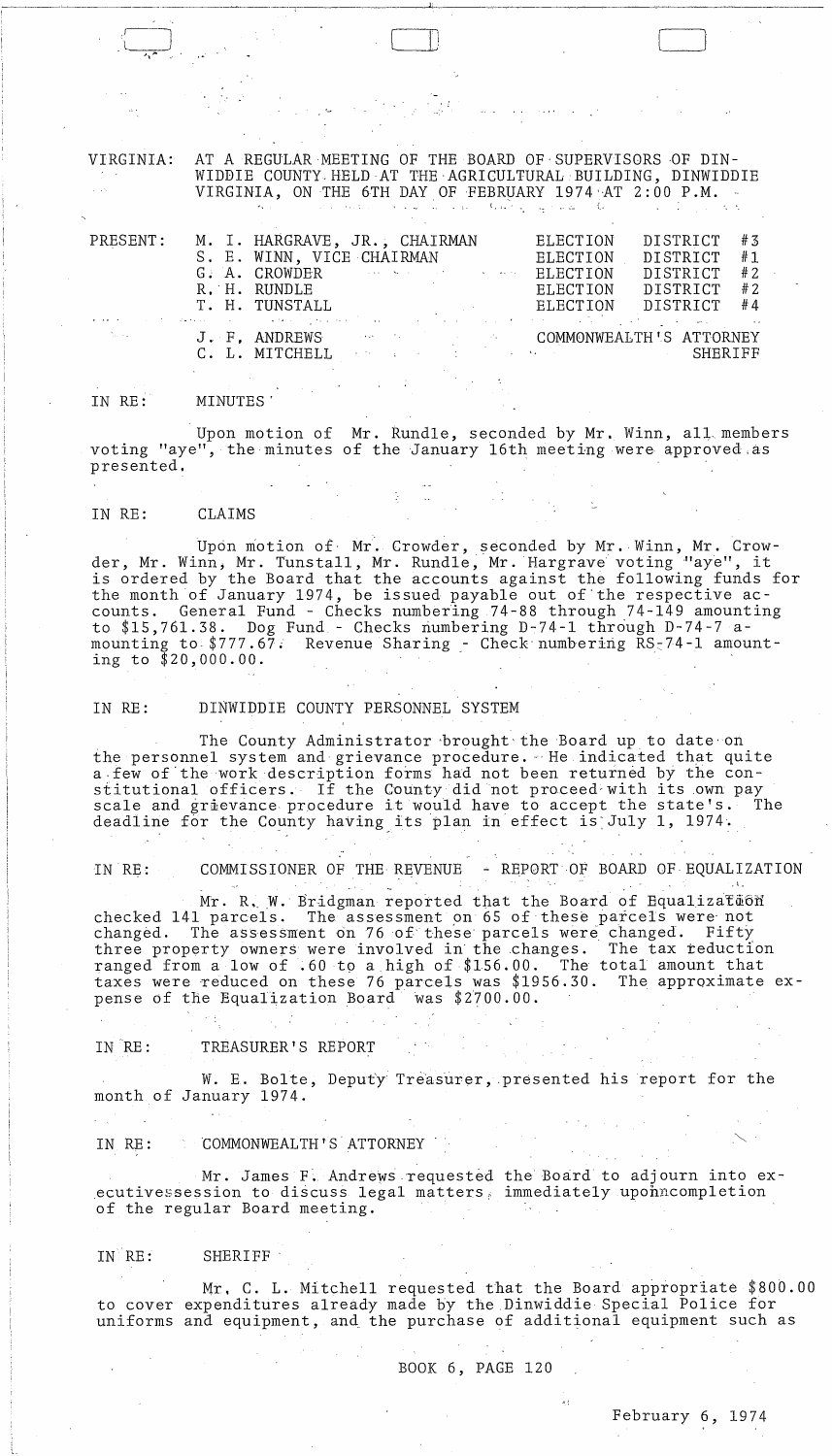raincoats and hat covers, shirts, night sticks, flashlights,and summer clothing.

Upon motion of Mr. Rundle seconded by Mr. Winn, Mr. Rundle, Mr. Winn, Mr. Tunstall, Mr. Crowder, Mr. Hargrave voting "aye", the Board appropriated \$800.00 to the Dinwiddie County Special Police.

# IN RE: CHECK OF DINWIDDIE COUNTY AUTDMOBILE TAGS

Mr. Winn asked the Sheriff to check in the Darvills area for vehicles that were not displaying the 1974 Dinwiddie County Tags. Mr. voiletes that were her droptaying the 1974 binwidate county rags. The<br>Mitchell said that he would begin doing this around the first day of March.

#### IN RE: BUILDING INSPECTOR

Mr. James L. Blaha presented his report for the month of January 1974.

#### IN RE: DOG WARDEN

Mr. A. W. Chappell presented his report for the month of January 1974.

#### IN RE: EDUCATION OF HANDICAPPED CHIDDREN

At the January 16, 1974 meeting, the following took place; Mr. Crowder moved that the Board of Supervisors appropriate out of the General Fund to the School Board \$6,000.00 to finance for the balance of this fiscal year 1973-74, the education of handicapped children in Dinwiddie County. This motion received no second. The Chairman called for a vote. Mr. Hargrave and Mr. Crowder voted "aye", Mr. Rundle and Mr. Tunstall "nay", resulting in a vote of two for and two against. Since Mr. Winn was absent from this meeting, this matter will be placed on the agenda for the February 6th meeting when it is hoped that all supervisors will be present and they could all vote on this motion.

Mr. Hargrave, Chairman, rather than call for a new vote on the motion made by Mr. Crowder in the above paragraph, requested a new motion.

Upon motion of Mr. Rundle, seconded by Mr. Tunstall, Mr. Rundle, Mr. Tunstall, Mr. Winn, Mr. Crowder, Mr. Hargrave voting "aye", the Board of Supervisors authorized the School Board to transfer from the Instructional category  $$6,000.00$  to the County inition category.

### IN RE: MAINTENANCE AND CLEANLINESS OF EASTSIDE SCHOOL

The Board discussed with Mr. Newsom, reports that Eastside School had not been cleaned as it should and the maintenance had not been performed as it should. Mr. Newsom agreed that there was room for improvement in these areas and he felt that it had been done, and suggested that the Board members stop by the school to verify this statement.

### IN RE: DINWIDDIE COUNTY WATER AUTHORITY

Mr. Robert Ritchie, Executive Director of the Dinwiddie County Water Authority, presented to the Board, Mr. G. L. Clarke, Jr. from R. Stuart Royer and Associates, the engineering firm working for the Water Authority.

Mr. Clarke,stated that the engineering firm of Wiley & Wilson Inc. had done a water quality management plan for the Crater Planning District Commission. This plan had been sent out to each member government of the Planning District Commission for their evaluation and comment. The Board had passed this evaluation responsibility on to the Water Authority and the Water Authority in turn had passed it on to R. Stuart Royer. Therefore, Mr. Clarke stated the he was, at the request of the Water Authority, reporting his findings to the Board of Supervisors this afternoon. A copy of his comments had been given to the Crater Planning Distnoon. A copy of his comments had been given to the crater rianning bis dicated that Mr. Clarke's comments and recommendations had been approved by the Water Authority and the Board should approve Mr. Clark's comments and recommendations so they may become the official position of Dinwiddie ,-- --: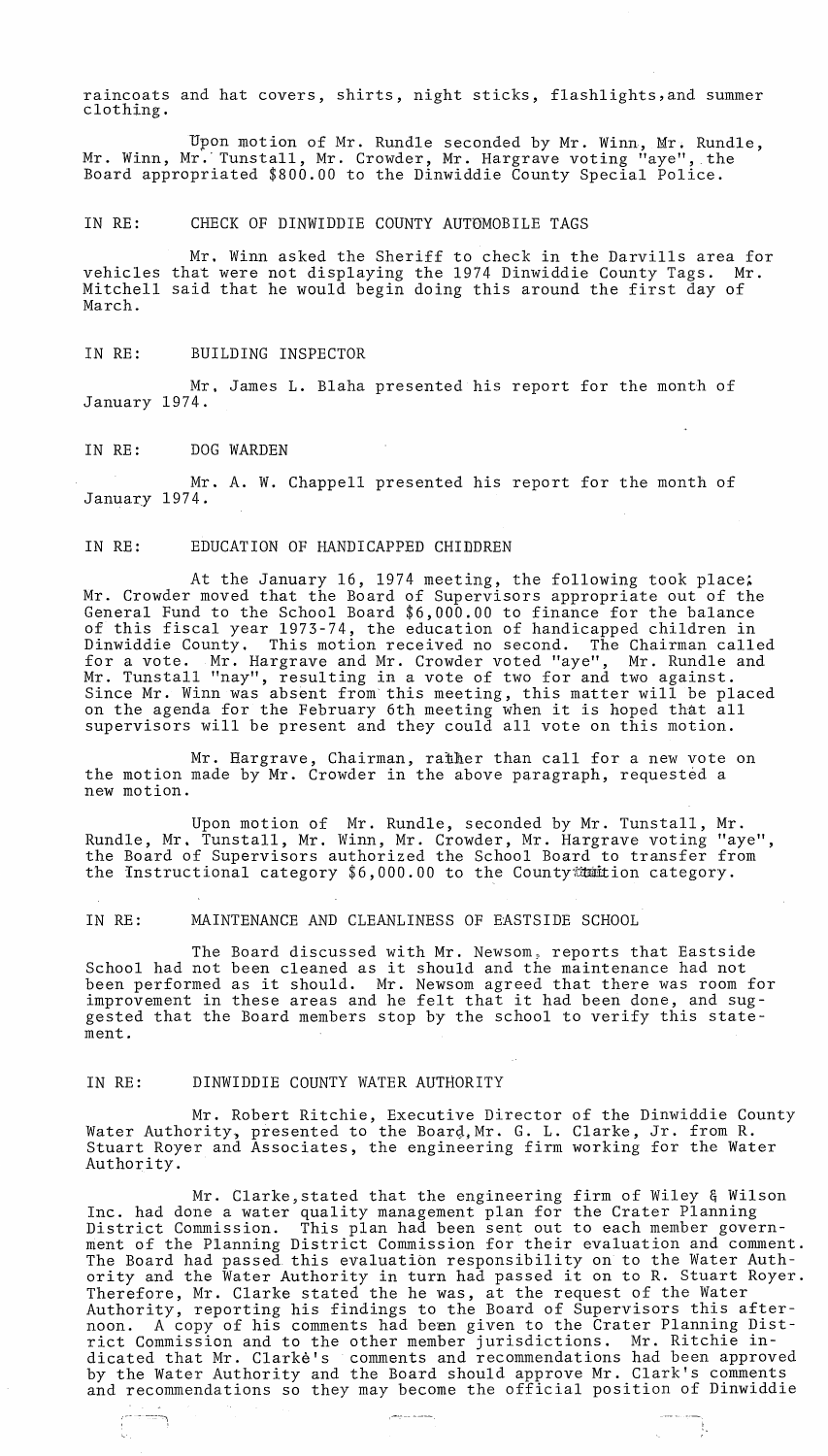County on the Crater Planning District Commission Water Quality Management Plan.

, I

Mr. Clarke said there was one item in the sewer study that he thought the Board should be aware of. That was the alternative of running a sewer line from Dinwiddie County to the Petersburg regional treatment plant, or running a sewer line around the City limits of Petersburg through Dinwiddie and Prince George Counties to the Hopewell treatment plant. Mr. Glark's comments indicated that Dinwiddie should run its sewer line to the Petersburg treatment plant.

In the water study there was a recommendation that a 24 inch line rather than a 12 inch line be installed from the Appomattox Water Authority to the Prince George line. Mr. Clarke stated that if this was to be done it must be decided within the next 60 days.

Upon motion of Mr. Rundle, seconded by Mr. Winn, all members voting "aye", the Board approved Mr. G. L. Clarke's comments on the Crater Planning District 'Commission's Water Quality Management Plan as its official response and further that Dinwiddie County Water Authority proceed with the water and sewer pl'anas "designed and further that the Dinwiddie County Water Authority advise the City of Petersburg and the County of Prince George that if the.Water Quality Management Plan recommendation that the water line stretching 'from the Lake 'Ghesdin area down to the County of Prince George be increased from 12 inches to 24 inches, the increased cost must be assumed by either Petersburg .or Prince George and their decision must be reached within 60 days from the date of this meeting.

# IN RE: DEPARTMENT OF HIGHWAYS

. Mr. R. V. Lancaster, III, Resident Engineer and Mr. B. C. Medlock, Assistant Resident Engineer, represented the Highway Department before the Board.

Mr. Rundle asked Mr. Lancaster if the Department of'Highways had acted upon the Board's request to restrict truck traffic on Route 603. Mr. Lancaster stated they had not, but the district office had given its approval to the Board's request.

Mr. Crowder discussed briefly with Mr. Lancaster and Mr. Andrews, the problem of large tractor trailers parking in subdivisions.

IN RE: WATKINS ROAD<sup>: 1</sup> and 1 and 1 and 1 and 1 and 1 and 1 and 1 and 1 and 1 and 1 and 1 and 1 and 1 and 1 and 1 and 1 and 1 and 1 and 1 and 1 and 1 and 1 and 1 and 1 and 1 and 1 and 1 and 1 and 1 and 1 and 1 and 1 and 1

Mr. Garland M. Watkins~asked the Board if they would accept a deed of the right-of-way to the entire Watkins's Road, 1.2 miles in length, even though the State had indicated it would only accept 1/2 ingth, even though the state had indicated it would only accept 1/2<br>of it into the State Secondary System at the present time. This road is located between the properties of Mr. G. M. Watkins and Mr. Stammey Perkinson, running due east off of Route 708. It 'was viewed by the Roadviewers in April 1973, and it was recommended that it be taken into the State Secondary System. At the ·time it was recommended, it carried a priority rating·of#2, behind a road in the Slab Town area. The Board of Supervisors concurred with the Roadviewers recommendation. Mr. Wator supervisors concurred with the koadviewers recommendation. Mr. wat-<br>kins stated that it would be much easier to obtain deed of right-of-way kins stated that it would be much easier to obtain deed of right-or-way<br>at the present time rather than obtain 1/2 of it now and then come back at a later time and obtain the other  $1/2$ .

Upon motion of Mr. Rundle, seconded by Mr. Tunstall, all Board members voting "aye", the Board granted Mr. Watkins permission ·to draw a deed -of right -of-way for the' entire length of Watkins Road, 1.2 miles, with the understanding that at such time as the deed is presented, it is the Board's intention to only recommend that 6'ttenths of a mile of Watkins Road be accepted into the State's Secondary System.

V,

i *r* 

# IN RE: PUBLIC HEARING EVERETT JOHNSON AMUSEMENT CENTER

This being the time and place as advertised in the Progress-Index on January 25th and February 1st for the Board of Supervisors to conduct a public hearing on the request of Everett A. Johnson, to operate an amusement park on the property of Clarence Gholson, located on Route 709 in Sapony District.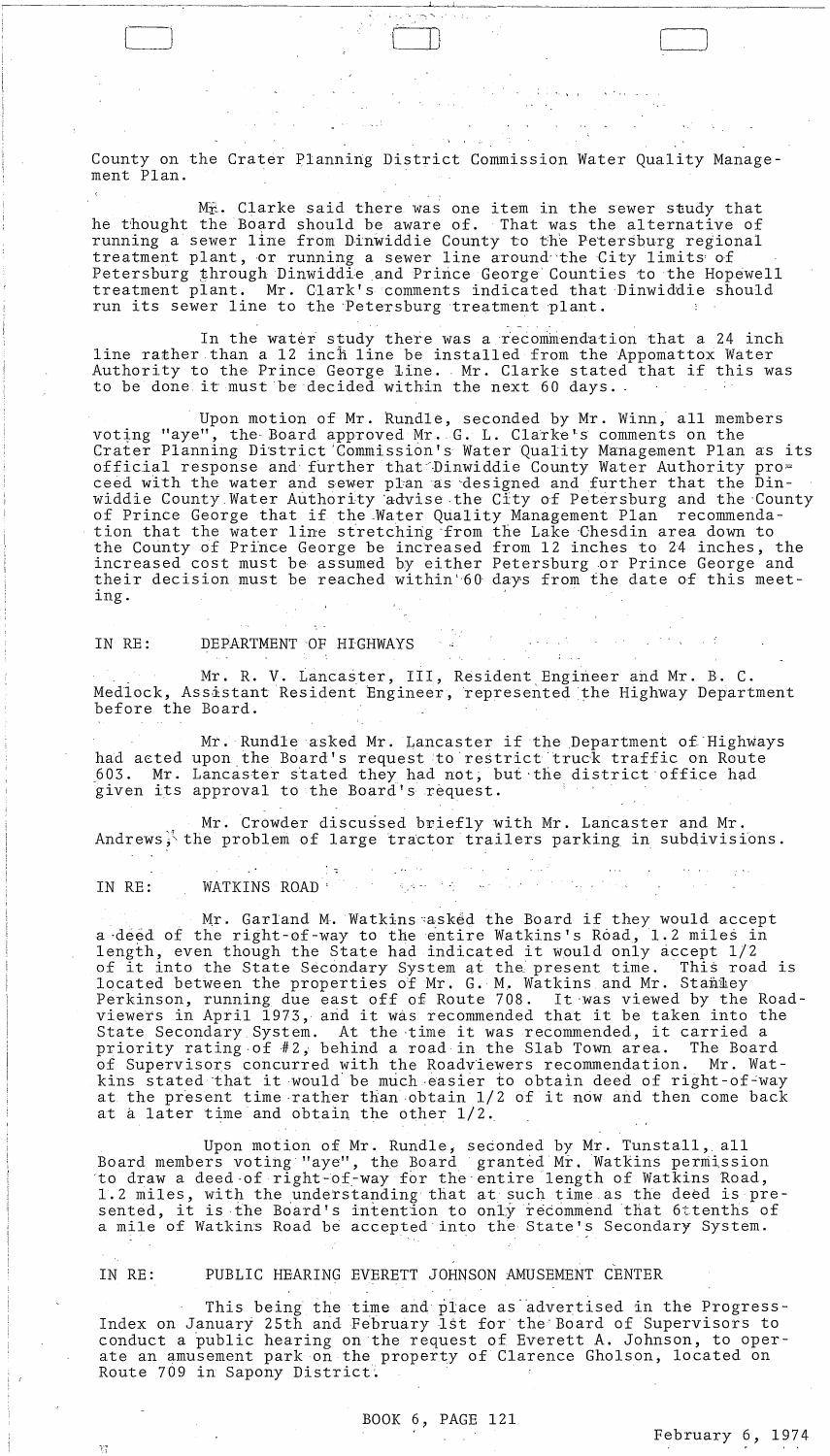Mr. Johnson did not appear.

Upon motion of Mr. Winn, seconded by Mr. Crowder, all members voting "aye", a decision on Mr. Johnson's request was postponed because of lack of information.

IN RE: PUBLIC HEARING GORDON BL WINFIELD, III AMUSEMENT CENTER

This being the time and place as advertised in the Progress-Index on January 25th and February 1st for the Board of Supervisors to conduct a public hearing on the request of Mr. Gordon B. Winfield, III to operate an amusement center on property owned by Mr. A. H. Richardson on U. s. Highway' #1 in Rowanty District at Dinwiddie' Courthouse. Mr. Gordon B. Winfield, III appeared in behalf of his request.

Upon motion of Mr. 'Winn, seconded by Mr. Crowder; all members voting 'aye", a decision on Mr. Winfield's request was postponed because of the lack of information.

IN'RE: AN ORDINANCE TO AMEND SECTIONS 11-18; 11-19 and 11-20 OF THE DINWIDDIE COUNTY CODE

This being the time and place as advertised, in the Southside Virginia News on January 9th; 16th; 23rd and 30th for the Board of Supervisors to conduct a public hearing on an ordinance to amend Sections 11-18;11-19 and 11-20 of the Dinwiddie County Code.

Mr. W. E. Bolte, deputy treasurer was present to answer any questions relative to this ordinance amendment. No one appeared in opposition to this ordinance amendment.

Upon motion of Mr. Rundle, seconded by Mr. Winn, all members voting "aye", the following ordinance was adopted:

BE IT ORDAINED BY THE BOARD OF SUPERVISORS OF DINWIDDIE COUNTY, VIRGINIA, that the Dinwiddie County Code, as adopted on 'April 1, 1970 and as heretofore amended, be further amended in 'the following respects:

> Ca) The last sentence of the first paragraph of Section 11-18, which presently provides that "No such tag, tin or sticker shall be placed upon any vehicle other than that for sticker sharr be praced upon any venicle other than that for<br>which it was issued," shall be deleted, and in all other respects Section 11-18, entitled "Licensing requirements and tags, stickers, etc., generally," is reordained.

> $(b)$  Section 11-19 as it presently exists shall be deleted and it shall be amended by the substitution of the following:

8' Sec. 11-19. Transfer of tags, stickers, etc.

Any valid license tag, tin or sticker issued under the prpvisions of this Article may be transferred from one vehicle to a like vehicle titled in the name of the same owner when the state license plates issued for the former vehicle have been legally transferred to the latter.

(c) Section 11-20 as it presently exists shall be deleted and it shall be amended by the substitution of the following:

Sec. 11-20. Duplicate tags, stickers, etc.

A duplicate tag, tin, or sticker shall be issued upon affidavit of the applicant that the original tag, tin, or sticker issued under the provisions of this Article has been lost, defaced or destroyed. The charge for a duplicate tag, tin, or sticker shall be One Dollar.

 $\Delta \sim 100$ 

IN RE:

# H. G. JENNINGS - RANK OF VIRGINIA

Mr. H. G. Jennings, vice president, Bank of Virginia, Dinwiddie office, appeared before the Board to request that they sell to the Bank of Virginia a parcel of land, .15 hundreds of an acre in size, located along the south edge of Route 1402 directly across from the

 $\alpha$  mass of the energy  $\alpha$ 

 $\mathcal{L}_{\mathbf{a}}$  .

.<br>.<br>|

 $\sim$  .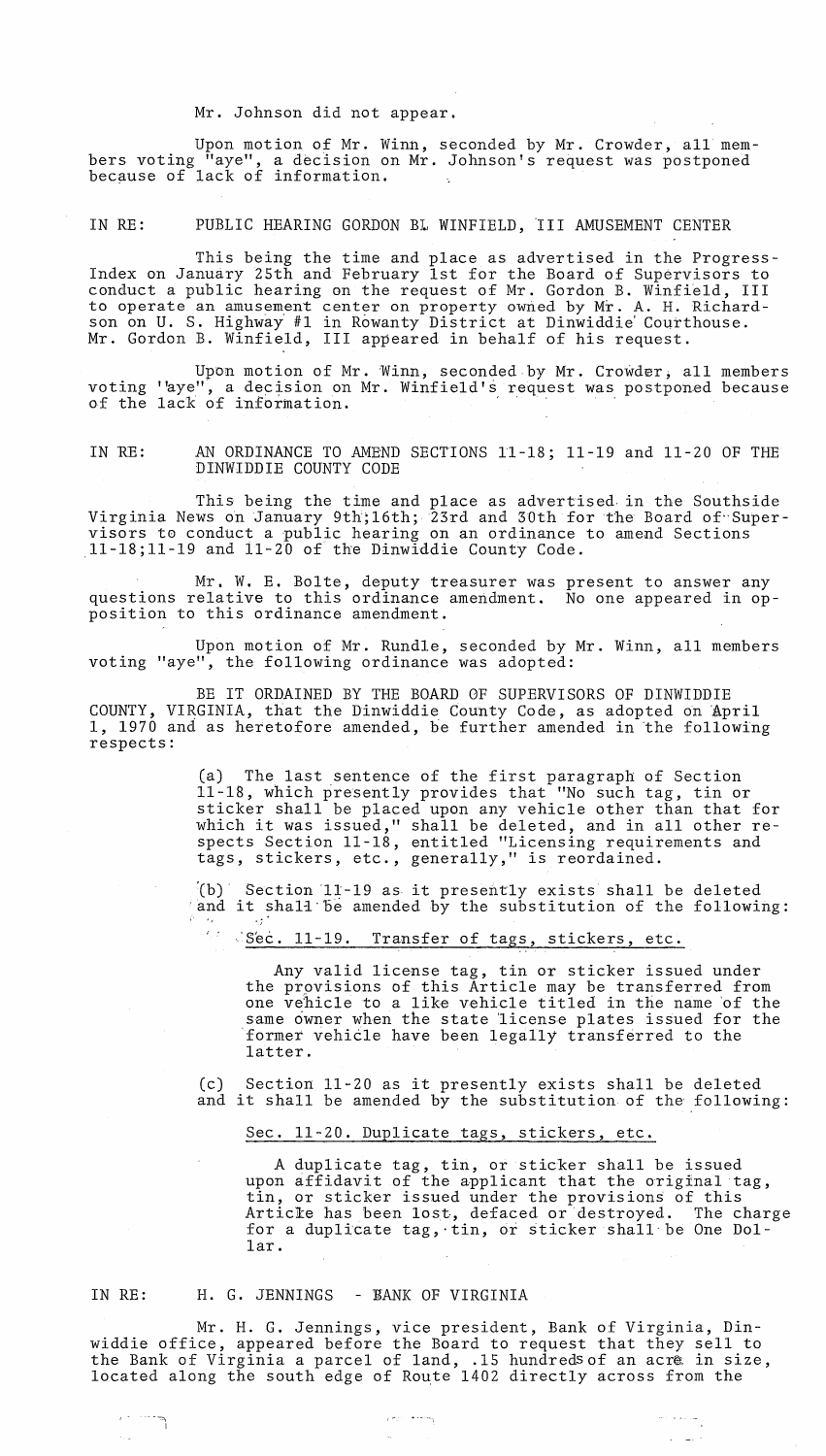southside of the Courthouse. Mr, Jennings explained to the Board that the Bank of Virginia was very serious\$y considering constructing a new bank building on this site, and the location of the building, and the size of the building would be determined by the availability of this land.

 $\begin{pmatrix} 1 & 1 & 1 \\ 1 & 1 & 1 \\ 1 & 1 & 1 \end{pmatrix}$ 

Mr. Hargrave explained to Mr. Jennings that the Board was in the process of hiring an architect to design a master plan for the County that would outline its building program for the coming years. At the present time it was very difficult to know exactly where any construction would take place. Since the courthouse property was very small, three acres in size, and if any construction was approved for this parcel of land, the county would need every foot that it now owned. Mr. Hargrave further stated that it was a posibility that the County could come to the bank hoping that they would sell their parcel of land to the County. He further indicated that the master plan would not be appioved by the County until approximately 90 days from now, and it would not be until that time that the County could advise him of the availability of this parcel of land. Mr. Jennings told Mr. Hargrave that the bank hoped to start construction in July and they would need to know the status of this land prior to 90 days from today.

IN RE: PETERSBURG'S USE OF DINWIDDIE COUNTY'S LANDFILL

The County Administrator presented to the Board a letter from Mr. Richard D.' Hartman, Director of Public Works, City of Petersburg, Virginia, requesting that the City be allowed to use Dinwiddie County's landfill, on a contractural basis. The City was depleting its existing landfill and its new landfill would not be ready for a period of approximately 90 days.

Many reasons were discussed why the County should and could help the City of Petersburg and there were many reasons discussed why the County should not and could not help the City of Petersburg.

Upon motion of Mr. Crowder, seconded by Mr. Tunstall, all, members voting "aye", the County Administrator: was'instructed to notify the Director of Public Works for the City of Petersburg, Mr.Richard D. Hartman, that:

**1.** The Board has not-had sufficient time to assess the effects that will result from the City of Petersburg using Dinwiddie County's landfill.

2. The Board still has the matter under consideration.<br>3. The Board tends to be negative towards granting the The Board tends to be negative towards granting the City of Petersburg permission to use the County's landfill.

IN RE: APPOINTMENT OF BICENTENNIAL COMMISSION

 $\sim 10^{10}$  and  $\sim 200$ 

Upon motion of Mr. Rundle, seconded by Mr. Winn, all members voting "aye", the following members were appointed to the Dinwiddie County Bicentennial Commission: Mr. W. E. Bolte, Mrs. Joan Wood, Mrs. Hattie Walker, Mrs. Sally Short and Mr. Ivan Butterworth.

IN RE: REAPPOINTMENT OF MEMBERS TO INDUSTRIAL DEVELOPMENT AUTHORITY

Upon motion of Mr. Rundle, seconded' by Mr. Winn, alL-members voting "aye", the Board reappointed Mr. Edward B. Titmus to the Industrial Development Authority, term ending February 5, 1977. Mr. H. G. Jennings and Mr. Emmett Seay were reappointed to the Industrial Development Authority, terms ending February 5, 1978.

IN RE: APPOINTMENT TO THE GILLEIELD CRATER NUTRITION PROJECT COUNCIL·

Upon motion of Mr. Rundle, seconded by Mr. Tunstall, all members voting "aye", Mrs. Elnora Perry was appointed to the Gillfield Crater Nutrition Project Council.

*-BOOK* 6; PAGE 122'

 $\label{eq:2} \frac{1}{\sqrt{2\pi}}\int_{\mathbb{R}^3}\frac{1}{\sqrt{2\pi}}\left(\frac{1}{\sqrt{2\pi}}\right)^2\frac{1}{\sqrt{2\pi}}\frac{1}{\sqrt{2\pi}}\frac{1}{\sqrt{2\pi}}\frac{1}{\sqrt{2\pi}}\frac{1}{\sqrt{2\pi}}\frac{1}{\sqrt{2\pi}}\frac{1}{\sqrt{2\pi}}\frac{1}{\sqrt{2\pi}}\frac{1}{\sqrt{2\pi}}\frac{1}{\sqrt{2\pi}}\frac{1}{\sqrt{2\pi}}\frac{1}{\sqrt{2\pi}}\frac{1}{\sqrt{2\pi}}\frac{1$ 

February 6, 1974